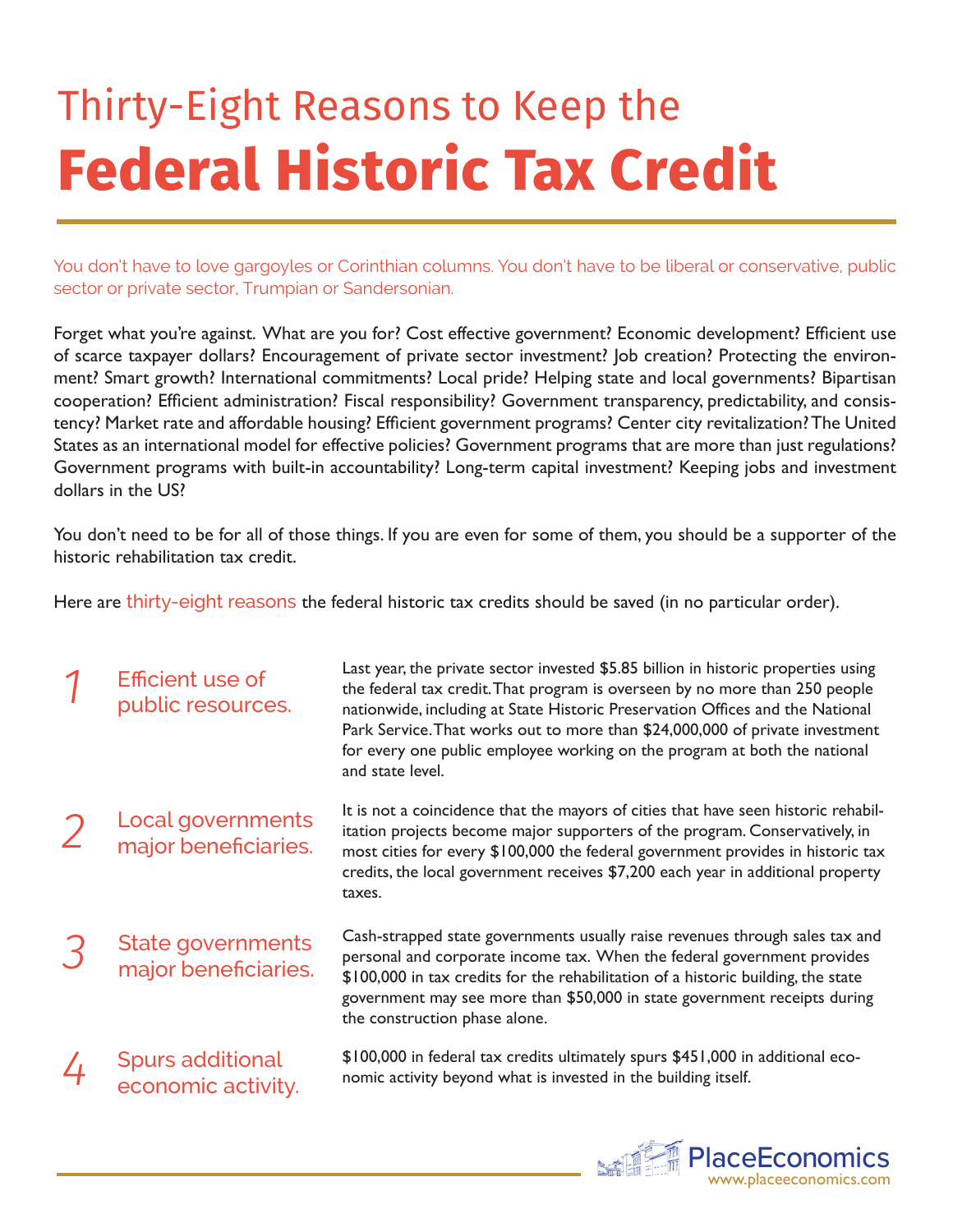| Leverage.                                                                       | At an absolute minimum, for every \$1 the federal government provides, the<br>private sector invests \$4 of its own money.                                                                                                                                                                                                                                                                                                                            |
|---------------------------------------------------------------------------------|-------------------------------------------------------------------------------------------------------------------------------------------------------------------------------------------------------------------------------------------------------------------------------------------------------------------------------------------------------------------------------------------------------------------------------------------------------|
| More leverage.                                                                  | Because some types of expenditures don't qualify for the tax credit, the lever-<br>age is actually much greater than the \$4 private sector investment mentioned<br>above. Typically, private investors put in \$5 for every \$1 of federal credits, and<br>sometimes considerably more.                                                                                                                                                              |
| <b>Meets international</b><br>commitments:<br>Sustainable<br>Development Goals. | In 2015, the United States joined nearly 200 other countries in endorsing the<br>international Sustainable Development Goals. Goal 11.4 commits those coun-<br>tries to "strengthen efforts to protect and safeguard the world's cultural and<br>natural heritage." The use of the federal historic tax credit helps meet that<br>commitment with a minimal amount of direct public expenditure.                                                      |
| <b>Meets international</b><br>commitments:<br>New Urban Agenda.                 | In 2016, the United States joined 180 other countries in commitments found<br>in the New Urban Agenda. Six of those commitments recognize the role of<br>the built heritage in economic development, urban regeneration, social partic-<br>ipation, and the prevention of urban sprawl. The use of the federal historic tax<br>credit helps meet those commitments with a minimal amount of direct public<br>expenditure.                             |
| <b>Major beneficiaries</b><br>beyond property<br>owner.                         | Often the major beneficiaries of historic tax credit properties are not the<br>building owner, but others nearby. Our studies have found the areas surround-<br>ing these projects see increased property values, reduced vacancies, more<br>property sales, additional business licenses, more rehabilitation projects, new<br>construction, and other "externalities" of the rehabilitation investment.                                             |
| Reduced crime.                                                                  | Vacant buildings attract crime. Historic tax credits are frequently used on<br>vacant buildings. In one New Orleans neighborhood where the tax credit was<br>used extensively, calls to the police department went down 27% in a five-year<br>period.                                                                                                                                                                                                 |
| <b>Small business</b><br>benefits.                                              | Because most historic preservation projects are relatively small and the<br>companies doing historic preservation are specialty firms, the vast majority of<br>historic preservation tax credit work is done by small businesses.                                                                                                                                                                                                                     |
| Job creation.                                                                   | Rehabilitation is labor intensive. That means the same amount spent creates<br>more jobs than does new construction. In fact, in the combination of numbers<br>of jobs per million dollars of output and the labor income from those jobs,<br>almost no industry outperforms historic preservation.                                                                                                                                                   |
| Mom and Pop<br>developers.                                                      | It is often the multimillion dollar projects that get the headlines. But projects<br>in excess of \$1 million have constituted less than 45% of all projects over the<br>last five years. Nearly a quarter of all projects were smaller than \$250,000 and<br>40% of those less than \$100,000. Projects between \$250,000 and \$500,000<br>were 13.6% of the total number and 16% of projects were between $\frac{1}{2}$ million<br>and \$1 million. |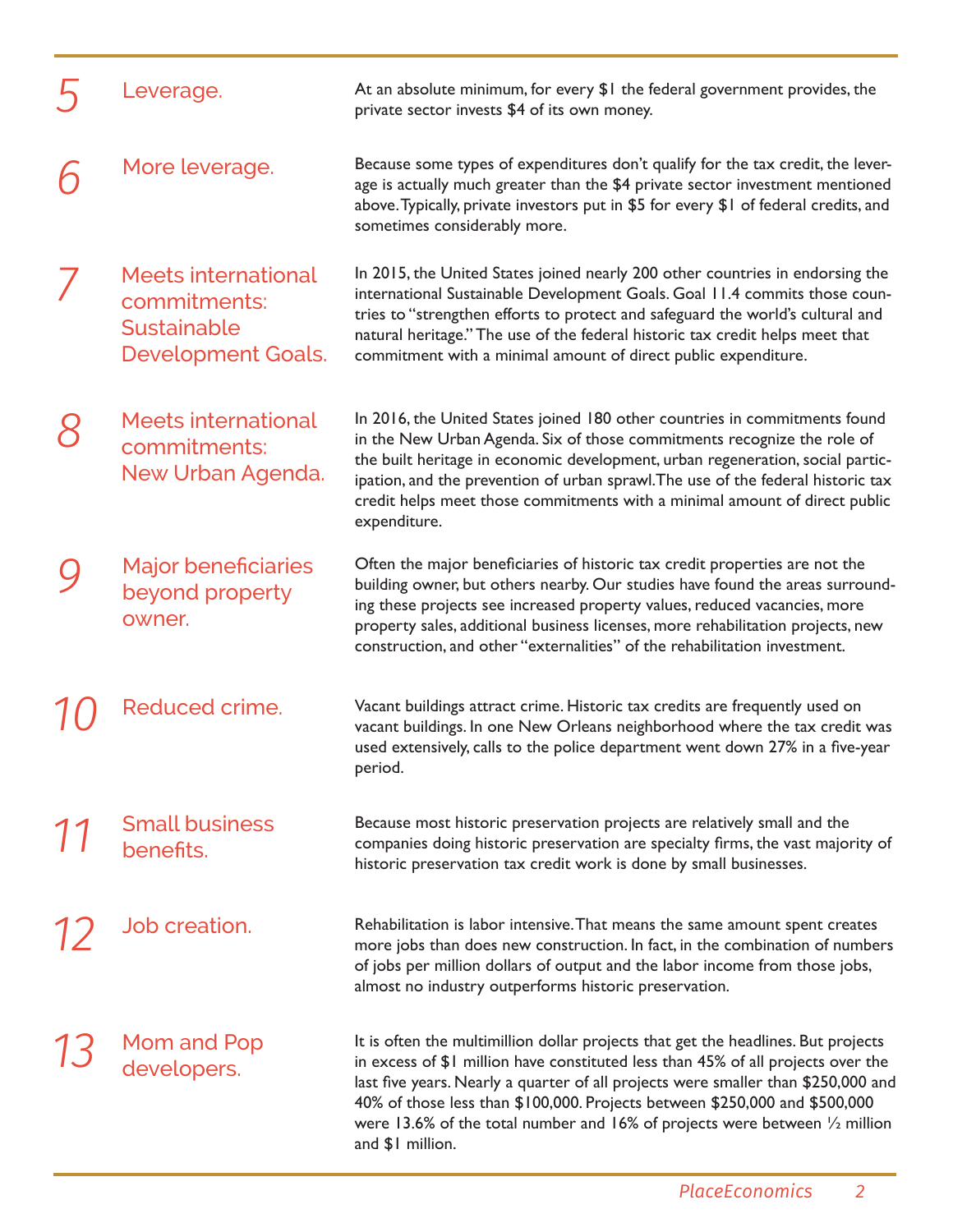| Blue collar jobs.                             | Working on historic rehabilitation projects provides relatively well-paid jobs<br>even for those without formal advanced education. In our study in Missouri,<br>we found that the average direct job created by a tax credit historic rehabili-<br>tation project paid more than \$48,000.                                                                                                                                     |
|-----------------------------------------------|---------------------------------------------------------------------------------------------------------------------------------------------------------------------------------------------------------------------------------------------------------------------------------------------------------------------------------------------------------------------------------------------------------------------------------|
| <b>Recession</b><br>mitigator.                | While there are usually declines in historic preservation activity during eco-<br>nomic downturns, the tax credit helps mitigate the decline. Had the amount<br>of tax credit-assisted historic preservation projects fallen at the same rate as<br>overall construction activity during the Great Recession, tens of thousands of<br>additional people would have been out of work and receiving unemployment<br>compensation. |
| Keeps jobs and<br>dollars at home.            | The investment in the rehabilitation of historic buildings is not an econom-<br>ic activity that could decide next year to move abroad. The private sector<br>dollars going into heritage buildings are inherently investments in the United<br>States, and the jobs created through those investments are jobs that can't be<br>shipped overseas.                                                                              |
| Quality control.                              | To receive the tax credit, a project must be consistent with the Secretary's<br>Standards for Rehabilitation. Because of this, the quality of the project and the<br>appropriate treatment of historic aspects of the property are built into the<br>process.                                                                                                                                                                   |
| Long-term impact.                             | Because the historic tax credit encourages investment in a capital asset, the<br>short-term incentive has a positive, and tax generating life far past the year<br>the incentive was granted.                                                                                                                                                                                                                                   |
| Compliance<br>assured.                        | Some incentives are provided in hopes that the private sector will act in the<br>manner agreed. The historic tax credit is not received until the quality of the<br>project and the appropriate treatment of historic aspects of the property are<br>verified after the rehabilitation is completed.                                                                                                                            |
| <b>Encourages longer</b><br>term investment.  | The historic tax credit program requires that the owner/developer of the<br>building must continue to own the building for a minimum of five years or<br>else return a pro rata share of the credit. This means that historic rehabil-<br>itation is not an area for speculative "flippers" of buildings, but longer-term<br>investors, providing stability to the local markets.                                               |
| Federal<br>government gets<br>its money back. | Analysis by Rutgers University indicates that the federal government ultimate-<br>ly received more than \$1.20 in tax revenues for every \$1.00 it provides in<br>historic tax credits.                                                                                                                                                                                                                                         |
| Best incentive in<br>the world.               | For international clients, we have evaluated incentives for heritage conserva-<br>tion from more than 50 countries. There is no question whatsoever that the<br>most effective tool in the world to encourage private investment in historic<br>buildings is the US historic rehabilitation tax credit. This really is an area<br>where we can chant, "We're number one! We're number one!"                                     |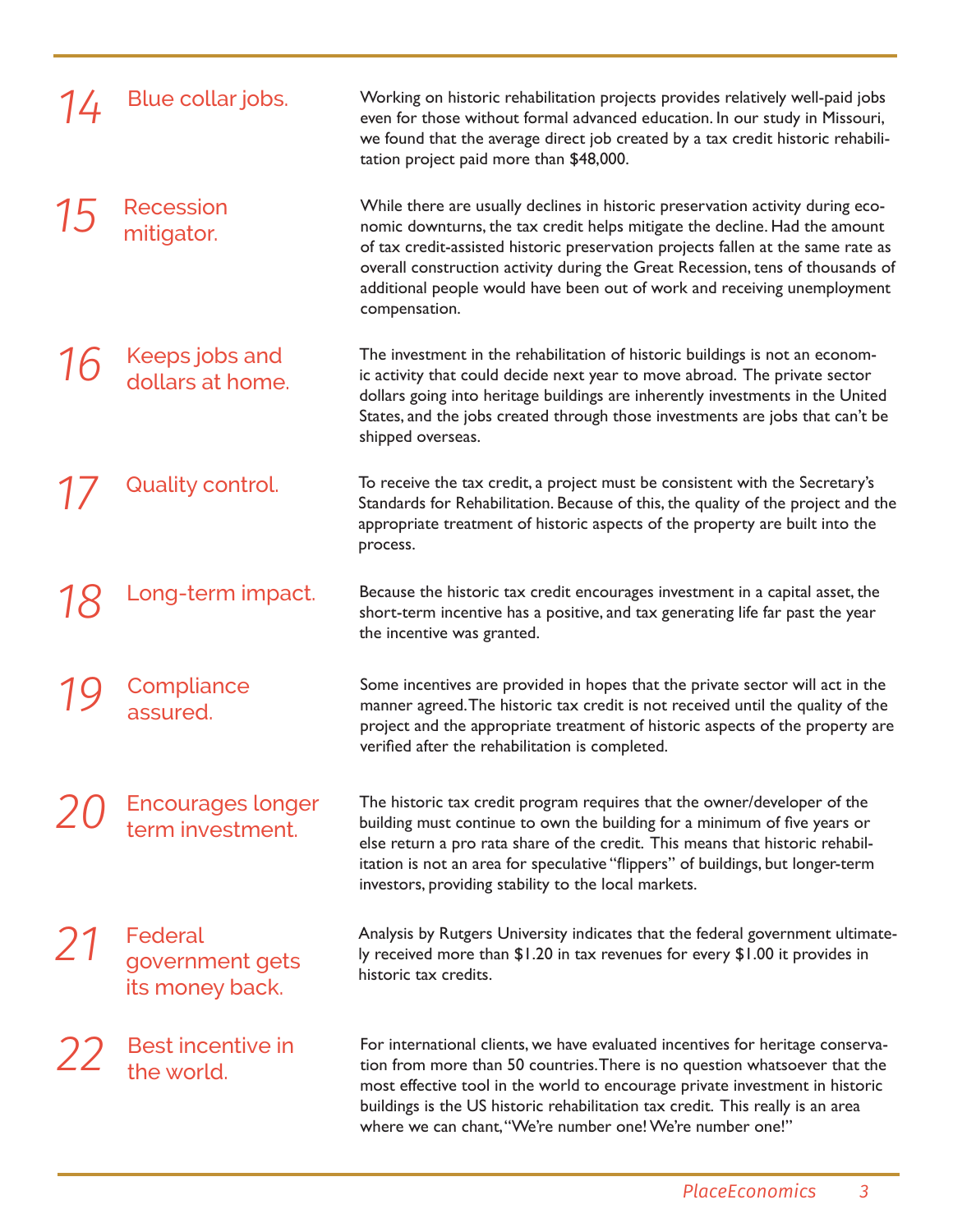|    | <b>Housing America.</b>                           | Since the beginning of the federal historic tax credit, 270,000 housing units<br>have been rehabilitated and an additional 278,000 have been created within<br>historic buildings.                                                                                                                                                                                                                                                                                                                                                                                                                                                  |
|----|---------------------------------------------------|-------------------------------------------------------------------------------------------------------------------------------------------------------------------------------------------------------------------------------------------------------------------------------------------------------------------------------------------------------------------------------------------------------------------------------------------------------------------------------------------------------------------------------------------------------------------------------------------------------------------------------------|
| 24 | Example of<br>bipartisan support.                 | Retaining the historic tax credit would be an excellent way for Congress to<br>show it is listening to the public demand for more cooperation across the<br>aisle and less partisan bickering. The more than 40-year history of the credit<br>has consistently shown support for the credit by both Republicans and Dem-<br>ocrats. It is not an accident that the last time there was major tax reform, the<br>historic tax credit was maintained. And this was a time when the Democrats<br>controlled the House and Republicans the Senate.                                                                                      |
|    | <b>Makes state</b><br>programs more<br>effective. | Over half the states have some version of a state historic tax credit that can<br>usually be combined with the federal credit. Our studies indicate that the en-<br>actment of a state tax credits will nearly double the use of the federal credit.                                                                                                                                                                                                                                                                                                                                                                                |
|    | Doubles up on<br>efficiency.                      | Most states that have a state historic tax credit use the same standards and<br>review process as for the federal credit. Thus, one review serves as the over-<br>sight for two different programs at two different levels of government. This<br>benefits both the developer and the taxpayers.                                                                                                                                                                                                                                                                                                                                    |
|    | Works well with<br>other federal<br>programs.     | Over the years, Congress has made a decision that the private sector should<br>be encouraged to undertake activities deemed in the public good. Low- and<br>moderate-income housing is such a good, but not the only example of that<br>approach. For many projects, the historic tax credit has been effectively used<br>in conjunction with other federal programs. Both the New Markets Tax Cred-<br>it and the Low-Income Housing Tax Credit have been used with the historic<br>tax credit. In the most recent fiscal year, more than one in five historic tax<br>credit projects also used the low-income housing tax credit. |
|    | $\mathcal{D}\mathcal{Q}$ Red state/Blue<br>state. | The historic tax credit doesn't care about your politics. Last year, almost the<br>same about of money was invested in historic tax credit projects in the states<br>carried by the Republican candidate (49.7%) as by the Democratic candidate<br>(50.3%). In terms of numbers of projects, however, the Red States have the<br>edge, seeing 63.2% of all projects.                                                                                                                                                                                                                                                                |
|    | Nationwide<br>program.                            | Over the last five years, every one of the 50 states saw historic tax credit<br>projects. In the most recent year, property owners in 46 of the states utilized<br>the tax credit program.                                                                                                                                                                                                                                                                                                                                                                                                                                          |
|    | Economic<br>development<br>strategy.              | An effective economic development strategy meets eight tests: I) it creates<br>jobs; 2) the benefits are long-term; 3) the benefits are primarily local; 4) most<br>of the investment comes from the private sector; 5) incentivized develop-<br>ment spurs additional activity; 6) there is a balance between the "carrots"<br>of incentives and the "sticks" of regulation; 7) the strategy is based on local<br>assets; 8) "economic development" is consistent with and promotes "com-                                                                                                                                          |

strategy meets all eight tests.

munity development." Historic preservation as an economic development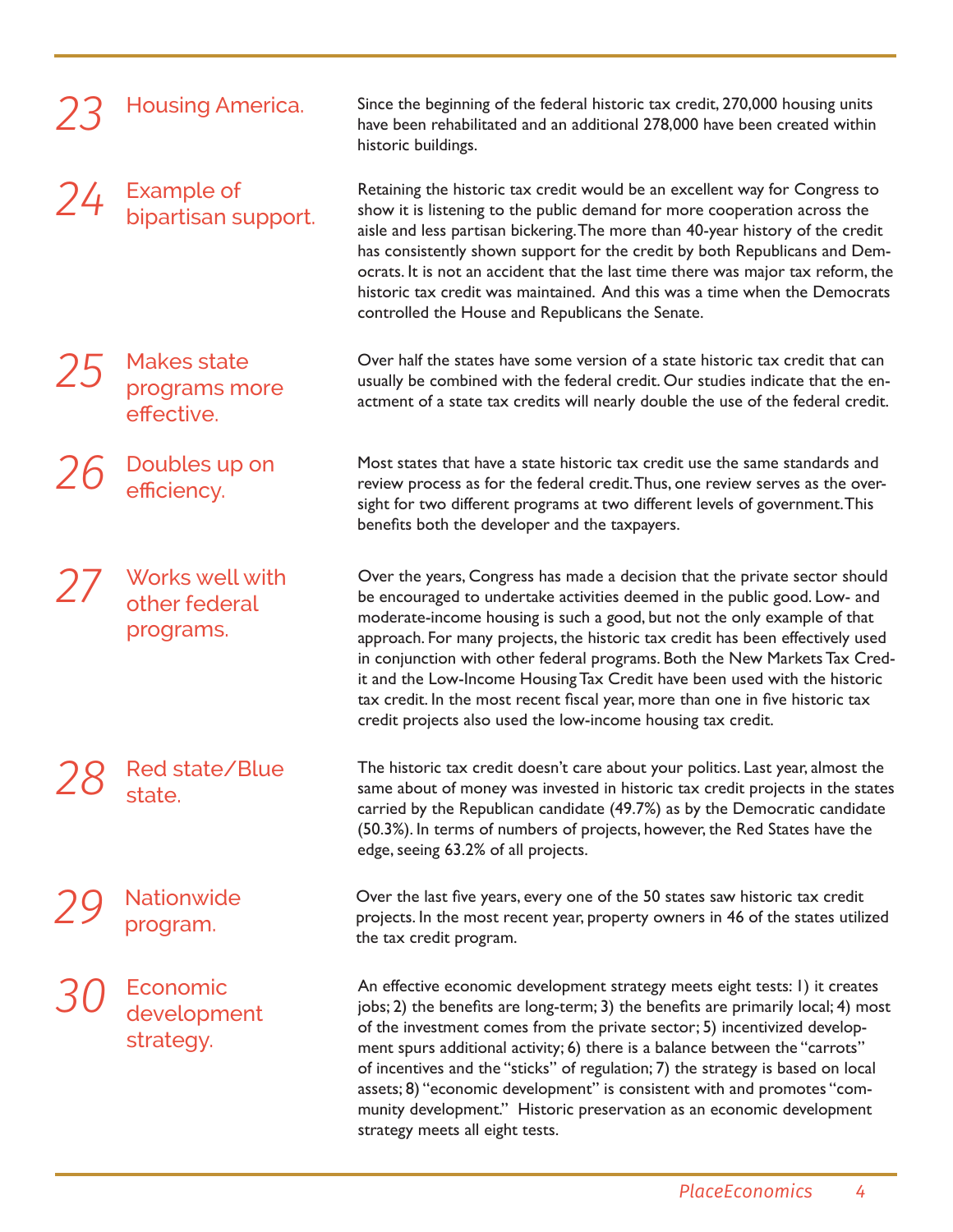|    | <b>Smart Growth</b><br>strategy.                                      | The national Smart Growth movement has a clear list of principles that define<br>Smart Growth. In and of itself, the rehabilitation of a historic building advanc-<br>es nearly every one of those principles. Further, state programs like Smart<br>Growth Rhode Island put historic preservation at the top of their priorities.                                                                                                                                                                                                                                                                                                                                           |
|----|-----------------------------------------------------------------------|------------------------------------------------------------------------------------------------------------------------------------------------------------------------------------------------------------------------------------------------------------------------------------------------------------------------------------------------------------------------------------------------------------------------------------------------------------------------------------------------------------------------------------------------------------------------------------------------------------------------------------------------------------------------------|
| 32 | Low-income<br>housing provided.                                       | Since the federal tax credits began, more than 150,000 units of low- and<br>moderate-income housing have been created in historic buildings.                                                                                                                                                                                                                                                                                                                                                                                                                                                                                                                                 |
| 33 | <b>Preservation driven</b><br>by incentive rather<br>than regulation. | In Western Europe, heritage conservation is primarily top down, public sector,<br>and regulation driven. In the United States, historic preservation is primarily<br>bottom up, private sector, and incentive driven. The historic tax credit is a ma-<br>jor reason for those distinctions.                                                                                                                                                                                                                                                                                                                                                                                 |
| 34 | Environmental<br>costs of demolition.                                 | The demolition of one small two-story commercial building, as opposed to<br>rehabilitating it using the tax credits, has the same impact on the landfill as<br>1,377,000 aluminum cans recycled.                                                                                                                                                                                                                                                                                                                                                                                                                                                                             |
|    | Landfill costs.                                                       | Solid waste landfills are expensive in both dollars and environmental quality.<br>Between a quarter and a third of everything dumped at the landfill is from<br>construction debris, much of that from the demolition of older and historic<br>buildings. Rehabilitating a 50,000 square foot warehouse rather than demol-<br>ishing it reduces the material dumped in the local landfill by 2500 tons.                                                                                                                                                                                                                                                                      |
|    | Patriotic.                                                            | It is no accident that the first federal incentives for historic preservation<br>were enacted in the year of America's bicentennial. There was both public<br>and Congressional recognition that after 200 years, we were a country with<br>our own history and no longer needed to look to Europe for buildings that<br>were the physical manifestation of history. Instead of deciding that heritage<br>conservation should be primarily a function of the government, Congress<br>decided we should encourage the private sector to preserve those buildings<br>that reflect our national character and values. That has happened because of<br>the historic tax credits. |
|    | Political cover.                                                      | Taking independent action on major legislation is sometimes difficult. And,<br>frankly, there are not enough people who define themselves as "historic pres-<br>ervationists" to constitute a major voting bloc. However, if you ask mayors,<br>governors, downtown revitalization professionals, housing advocates, the Mu-<br>nicipal League, Convention and Visitor Bureaus, and Chambers of Commerce,<br>there are strong supporters of the historic tax credits from these groups<br>regardless of party affiliation.                                                                                                                                                   |
|    | A history of<br>success.                                              | Since the beginning of a federal historic tax credit in 1977, more than 42,000<br>historic buildings have been rehabilitated, \$85 billion private sector dollars<br>have been invested, and 2.44 million jobs have been created.                                                                                                                                                                                                                                                                                                                                                                                                                                            |